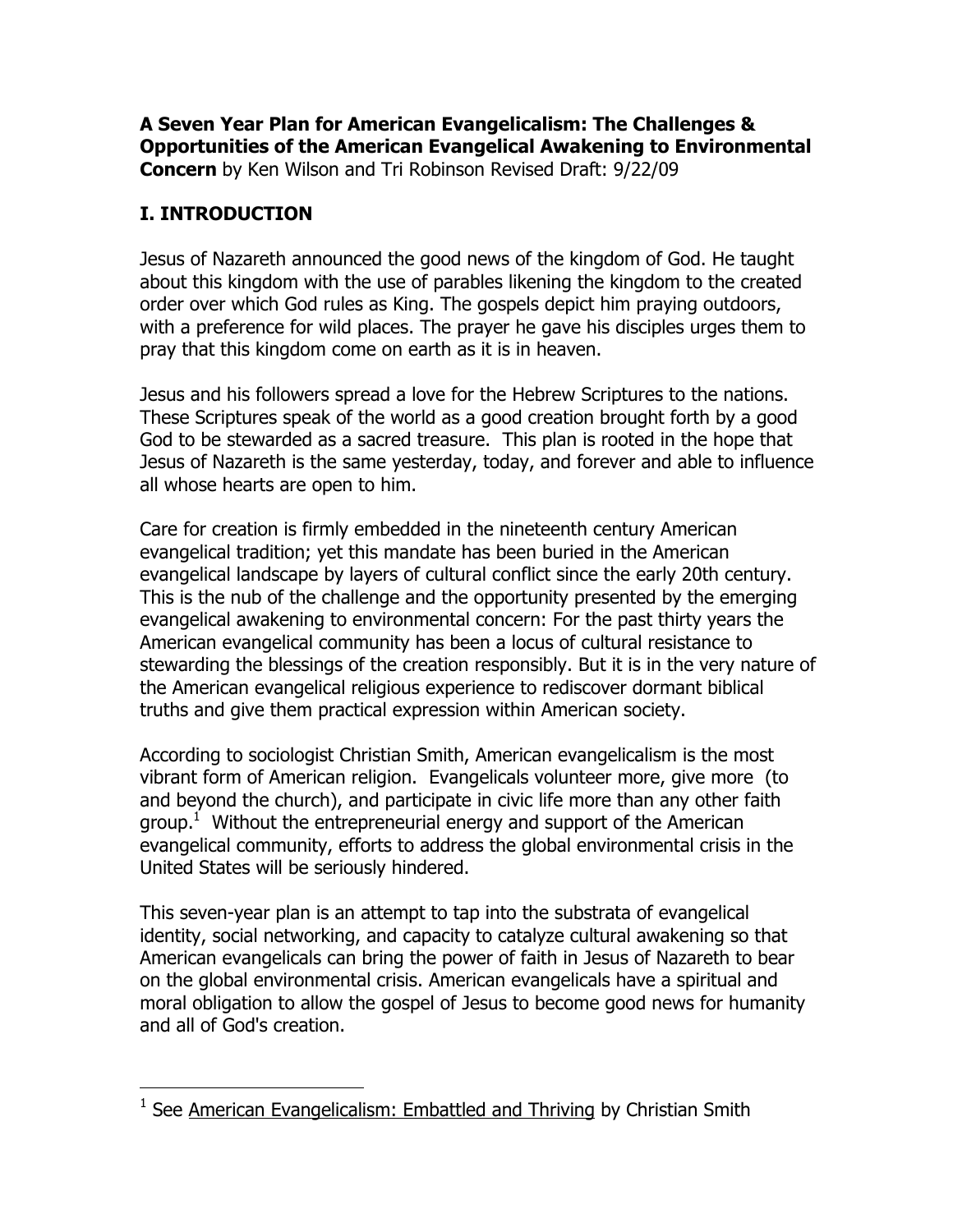#### **II. FOUR STRATEGIC CONSIDERATIONS SHAPING THE SEVEN YEAR PLAN**

The plan is informed by four strategic considerations.

**First, the plan is suited to the diverse and diffuse nature of American evangelicalism in the 21st Century**. Evangelicalism has a staggering variety of institutional, social, and cultural expressions. It mirrors the cultural diversity of American society at large. The plan seeks to influence key networks of influence within this diverse landscape.

**Second, it is a bottom up as well as a top down plan.** American evangelicalism has always been a "revival movement" with a potent grassroots, bottom up psychology and sociology. At the same time it is powerfully influenced by the cross-institutional top-down dynamics of national voices, networks and media outlets. An effective strategy must take both realities into account and take wise advantage of the synergy between the two modes of spiritual and cultural transformation.

**Third, the plan is designed to communicate to a community which has become skeptical of environmental concerns for cultural reasons.** This skepticism is part of a wider cultural conflict in the United States dating back to the fundamentalist movement in the early 20th Century and intensifying in the last thirty years. The environmental movement in the United States has been shaped by an ethos which is more secular than American society as a whole. As a result, its message, though often consistent with the core of evangelical faith, has been unnecessarily quarantined from large segments of American society. This is changing as leaders from both sides learn to listen to each other, but it constitutes a potent communications challenge.

**Fourth, this plan seeks to mobilize the power of local evangelical congregations--the basic cell of the American evangelical organism**. Local congregations have been largely missing from action in addressing the global environmental crisis and all efforts to embrace spiritual and cultural change must be doable and sustainable at the local church level. Supported by the early prophets of the evangelical environmental movement like Cal DeWitt, Jim Ball, and others, the awakening must increasingly involve pastors and local churches to gain further traction.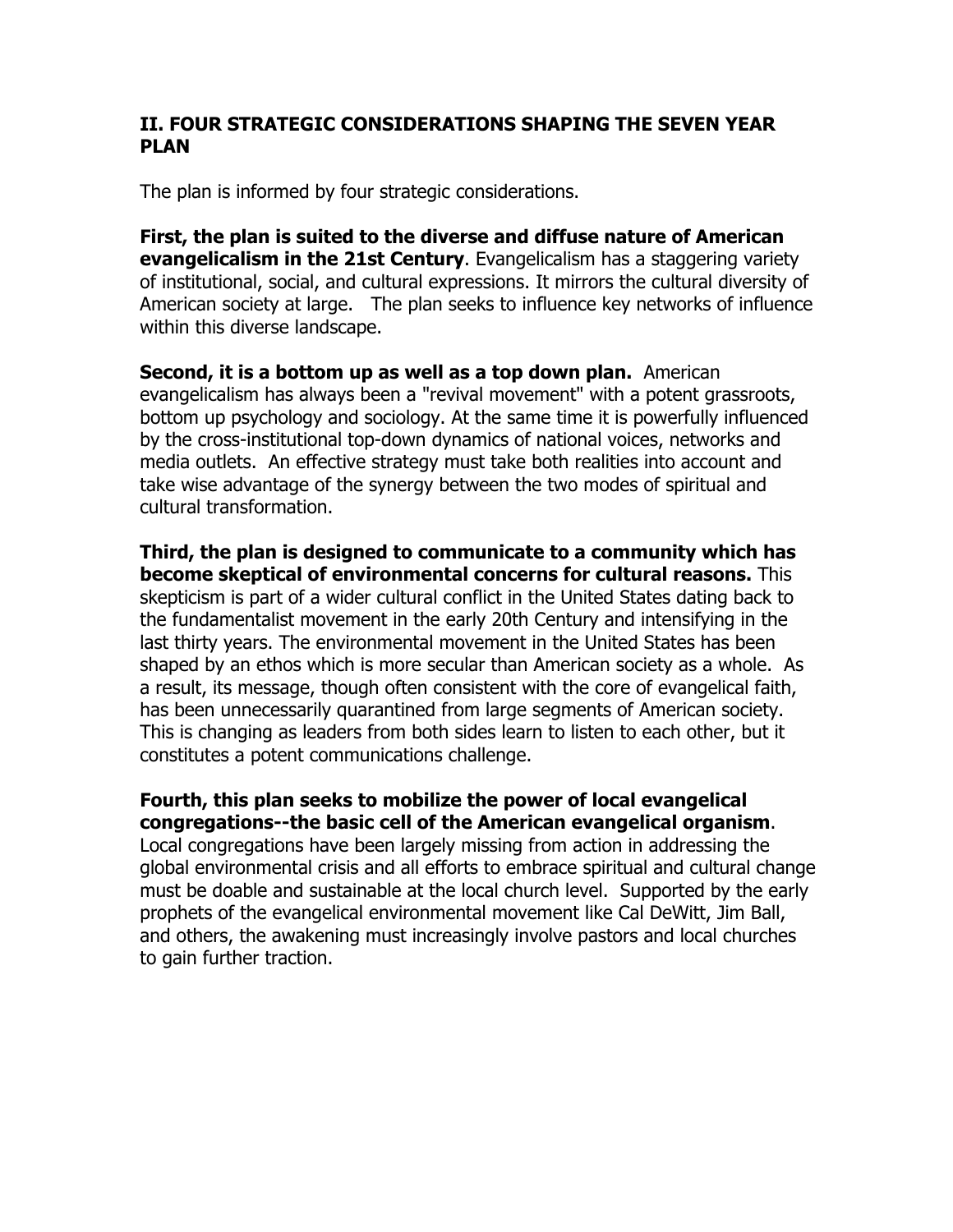### **III. NINE INTIATIVES**

In addition to the work already being done by evangelicals, including the individual efforts of evangelical Christians, churches and environmental organizations, we seek to launch the following new initiatives.

1. Facilitate an annual American Evangelical Creation Care Leadership Summit to gather evangelical leaders in the field of creation care for two days of prayer, planning, relationship building and coordination of efforts.

We propose that the members of the National Association of Evangelicals (N.A.E.) Creation Care Advisory Group be invited to coordinate the event. Invitees would include evangelical environmental organizations, national leaders of Intervarsity Christian Fellowship, leaders of evangelical mission organizations open to creation care, and evangelical pastors involved in creation care, and any other evangelical thought leaders concerned for creation care. Special efforts should be made to secure the participation of evangelical pastors committed to creation care<sup>2</sup>

Purpose: to network established and emerging leaders in creation care; to learn from each other and coordinate efforts for optimal impact on the wider American Evangelical Community

2. Facilitate a high level Creation Care Summit to inspire, equip and empower the most influential evangelical to actively support creation care in the evangelical church community.

Purpose: to substantially expand the number of influential evangelical pastors committed to promoting environmental stewardship with the evangelical church community.

We propose that the ARC and United Nations Development Office work with the authors of this report to explore the most effective setting, format, and host for such a summit, including the White House. The Summit would be designed to draw the most influential evangelical pastors and provide a confidential and nonpressured setting for them to understand the importance of creation care and the role that evangelical pastors can play. The Summit would be designed to promote long term spiritual and cultural transformation in the evangelical church

<sup>&</sup>lt;u>2</u><br><sup>2</sup> Currently, the various leaders in American Evangelical Creation Care movement, are busy leading their respective efforts, often on a shoe-string of time and financial resource; having a fully funded two day event that covers transportation and meeting expenses would facilitate such an event. A yearly leadership summit to gather the key leaders of various Creation Care efforts would greatly enhance connections and coordination of efforts.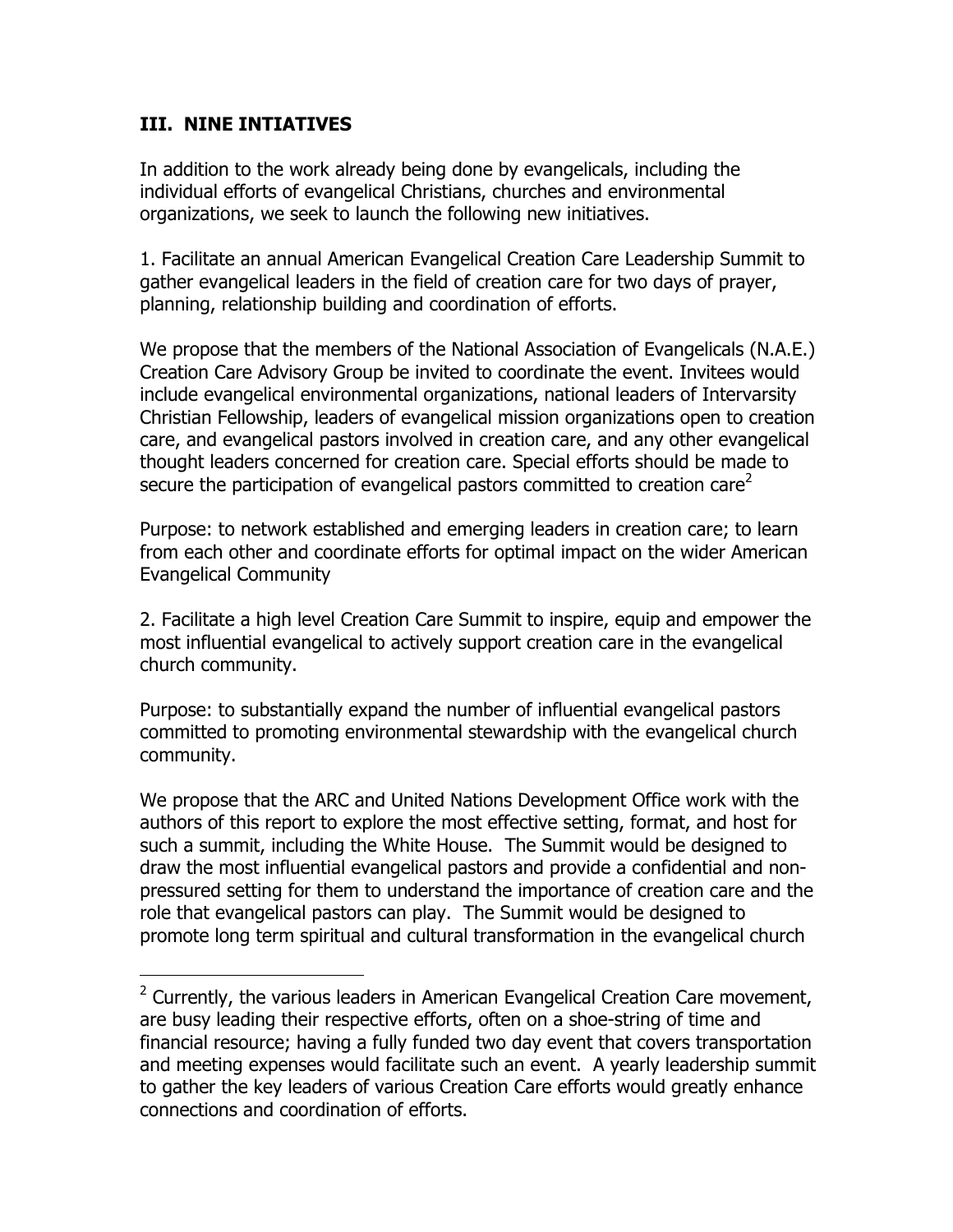community so that political and policy efforts to address the environmental crisis will enjoy greater popular support.<sup>3</sup>

3. Support a Creation Care Churches Clearing House to identify American evangelical church congregations committed to creation care.

Purpose: to promote best creation care practices among evangelical churches and establish the most accurate data regarding churches committed to creation care.

Currently there is no clearinghouse for up to date and reliable data about churches involved in creation care. We hope to identify "model congregations" which are actively adopting best practices and "emerging congregations" which are open to receiving help from them. Such a data base would be a powerful tool for the existing creation care organizations. It could be used to offer a registry of churches committed to creation care; churches that meet the criteria could then advertise their acceptance, which can serve as an outreach tool for local churches.<sup>4</sup>

4. Support Best Church Practices for creation care congregations.

Purpose: to develop environmental quality standards for model congregations to set the pace for growth in environmental stewardship among American evangelical churches.

The "Best Practices" would be specific to evangelical church congregations and include such things as energy audits, energy conservation, environmental stewardship policies to be adopted by local church and denominational boards, integrating creation care into existing vision and mission statements, promoting good creation care practices through the existing ministries of the church, including global missions efforts. These could be promoted through the existing creation care organizations, a Creation Care Church Clearing House, and the Annual Creation Care Leadership Summit.

**Example 2018**<br><sup>3</sup> Evangelical mega-church pastors are sophisticated change agents. Many of them are well read in business literature, and concerned about civic issues. Historically they have been courted by those who are less supportive of environmental stewardship. They tend to be tuned in to media outlets that are similarly skeptical. Leaders in business, government and environmental science should be encourage to reach open new dialogue with these evangelical thought leaders. Two of the leading three evangelical pastors promoting creation care at a national level were inspired and equipped to do so through an event like this.

The single most critical shortage in efforts to promote creation care among evangelicals is evangelical pastors committed to this effort. Mega church pastors and thought leaders like Rick Warren and Bill Hybels are needed to mobile the evangelical church in America.

<sup>&</sup>lt;sup>4</sup> The "Creation Care Consultation" the cooperative effort of many existing evangelical creation care organizations (steering committee chaired by Ed Brown) is working toward this and is a likely coordinating sponsor for such an effort.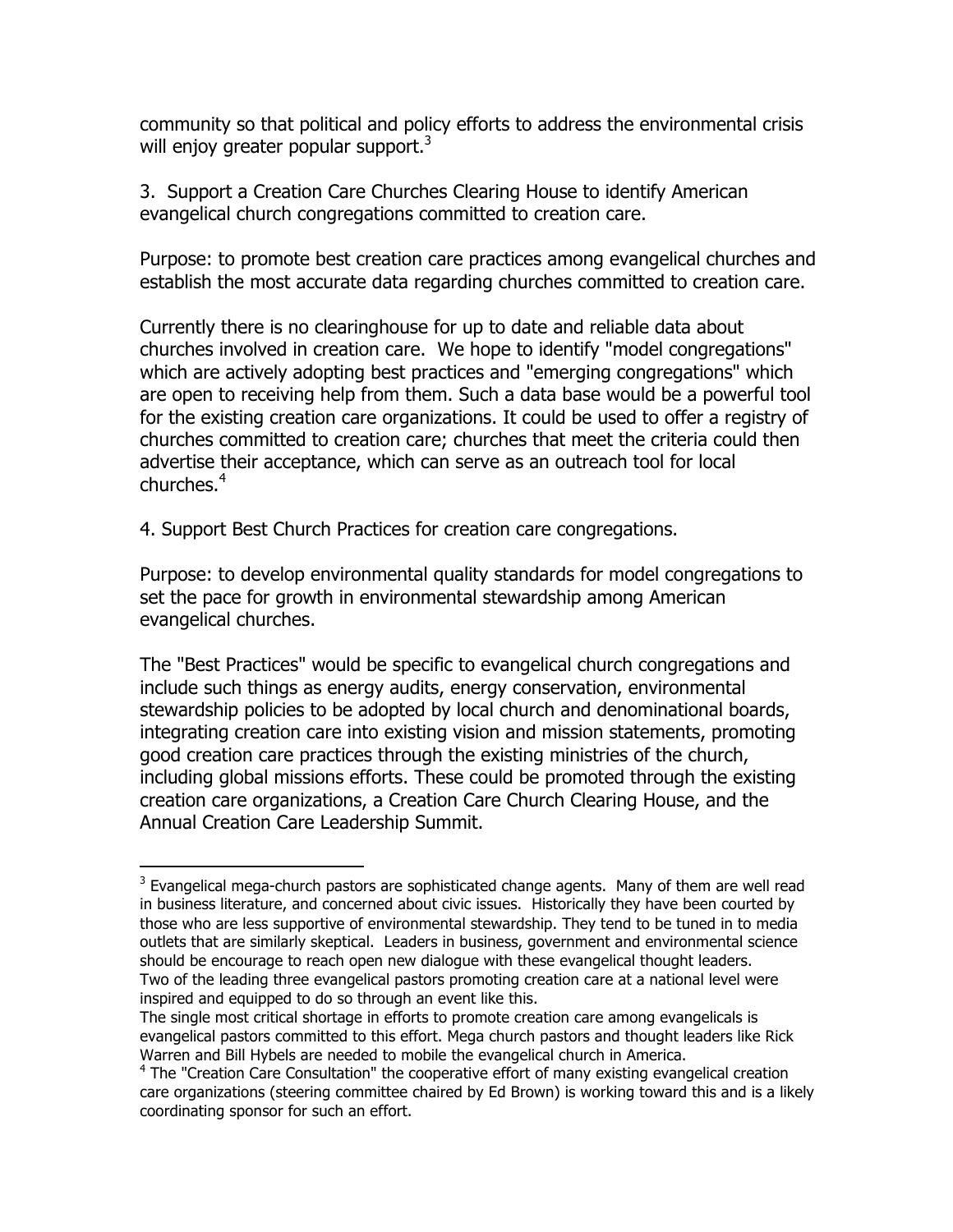5. Establish a Church Network Task Force to promote Creation Care within each of three influential American Evangelical Church Networks: Willow Creek Association, Saddleback Resources, and Vineyard: A Community of Churches.<sup>5</sup>

Purpose: to develop a model mechanism for promoting creation within the three most influential "post-denominational" church networks in American Evangelicalism, in order to mobilize the most evangelical churches for creation in the shortest period of time.

Providentially, three of the most influential networks of evangelical churches in the United States are led by three pastors who are committed to creation care, including addressing climate change. While creation care is already spreading throughout these networks, there is currently no *focused effort* to do so by the leadership of these networks. Recently, the two authors of this report, pastors in the Vineyard: A Community of Churches, met with Bert Waggoner, the National Director of Vineyard USA, to explore such a task force, called Justice Ministries, combining creation care with efforts to abolish human trafficking and mercy relief efforts to natural disasters in the United States.

Once this model produces demonstrable results, it could be promoted within the Willow Creek and Saddleback Resources church networks. This would represent an historic and exciting breakthrough for the promotion of creation care in American Evangelicalism.<sup>6</sup>

6. Promote Creation Care among younger generations of American Evangelicals through a partnership with Renewal (an evangelical student led creation care movement on Christian College Campuses) and Intervarsity Christian Fellowship (an evangelical student-led organization on secular college campuses.)

Purpose: to inspire, equip and empower a new generation of evangelical leadership committed to integrating faith and environmental stewardship.

Compared with their elders, younger generations of American evangelicals are more environmentally active and aware. Intervarsity Christian Fellowship includes many leaders who are supportive of creation care, including IV's national evangelist, York Moore. Intervarsity is the largest and most effective student led evangelical movement on University campuses today. Renewal is a new student

 <sup>5</sup> These three networks, Vineyard, Willow Creek, and Saddleback (Rick Warren), have key leaders who are supportive of Creation Care; two of the three are interdenominational; Vineyard is a new, but influential denomination; Saddleback has a following in the Southern Baptist Convention and a strong interdenominational component.

 $6$  For this reason, we would recommend that this initiative be supported by funding organizations committed to the promotion of creation care in the American Evangelical community.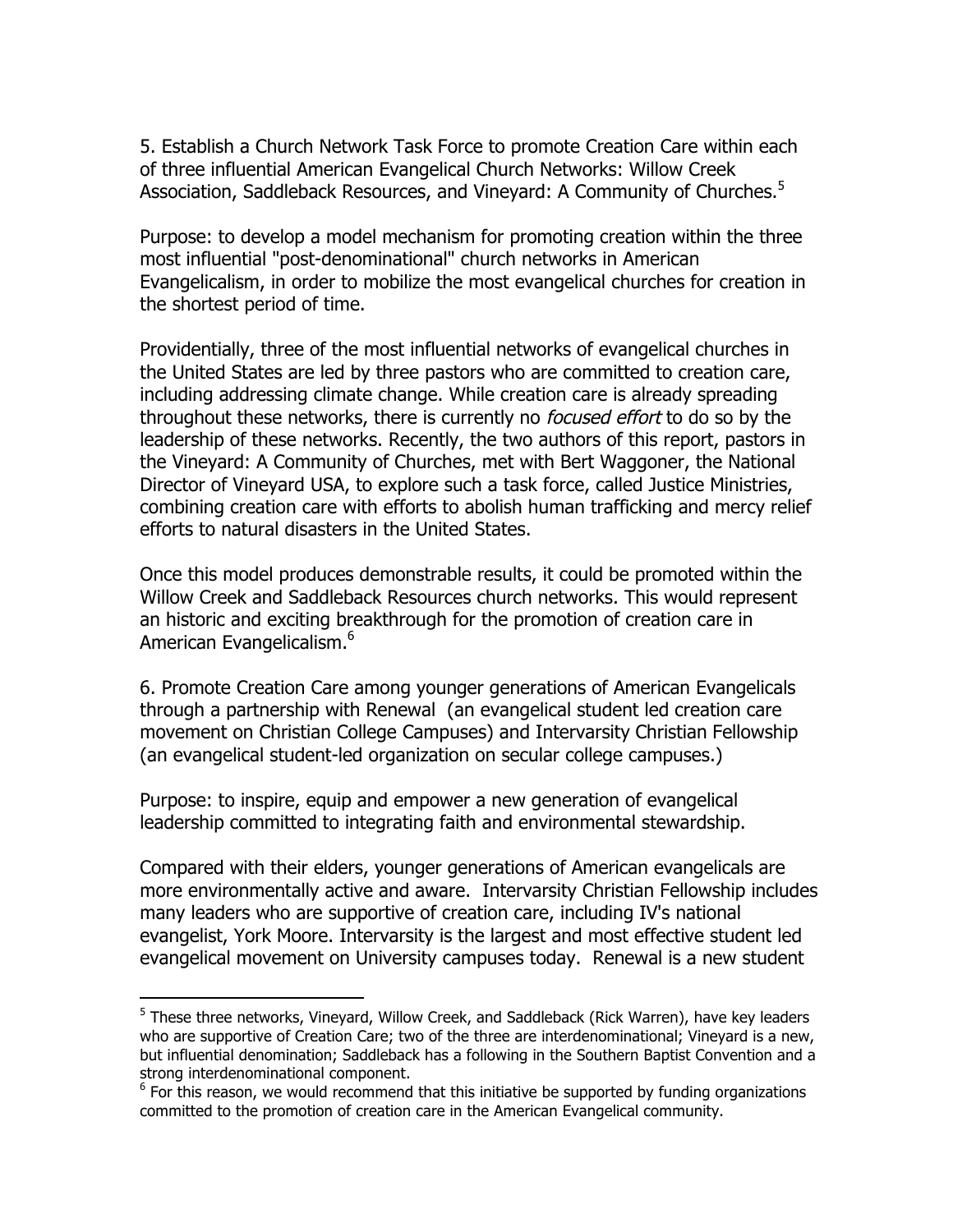led organization to promote creation care on Christian College Campuses. Leaders of these two organizations have already met with Ken Wilson to explore such a partnership.

7. Work with the N.A.E Creation Care Advisory Group develop a strategy to bridge the cultural divide between evangelicals who support action to mitigate human caused climate change and evangelicals who are skeptical about climate change science.

Purpose: to move beyond the partisan rhetoric surrounding climate change in order to focus American evangelicals on the fact of climate change (irrespective of cause); evangelicals skeptical of anthropogenic climate change could thus be mobilized to aid in adaptation efforts, especially through global missions, where evangelicals are already helping populations vulnerable to the dangers of or a warming climate.

While the broad principles of creation care would be supported (in theory) by the vast majority of American evangelicals, the cultural divide over climate change in America prevents many American evangelicals from getting involved in creation care. This controversy in the American evangelical community obscures the fact that even climate skeptics agree that the earth is warming. It is important to help American evangelicals who are skeptical about the cause of the warming to focus on that fact that it is happening, and vulnerable populations are suffering as a result. The N.A.E Creation Care Advisory Group has begun to discuss such a strategy for consideration by the N.A.E. board.

We think this could be an important breakthrough in the current cultural divide affecting the American evangelical community. We would like to open avenues for dialog between evangelicals who support the science of anthropogenic climate change and those who are skeptical of the scientific consensus, so that evangelical climate skeptics could become allies in helping vulnerable populations adapt to the threats of climate changes.

8. Promote a new partnership between evangelical global missions leaders and creation care leaders.

Purpose: to mobilize the vast network of evangelical missionaries working among vulnerable populations to assist in improving environmental conditions affecting those populations.

Nearly every evangelical church in America supports missionaries who are often active in promoting public health among vulnerable populations around the world. These missionaries are an important bridge to these churches--to educate American evangelical churches about the effect of environmental degradation on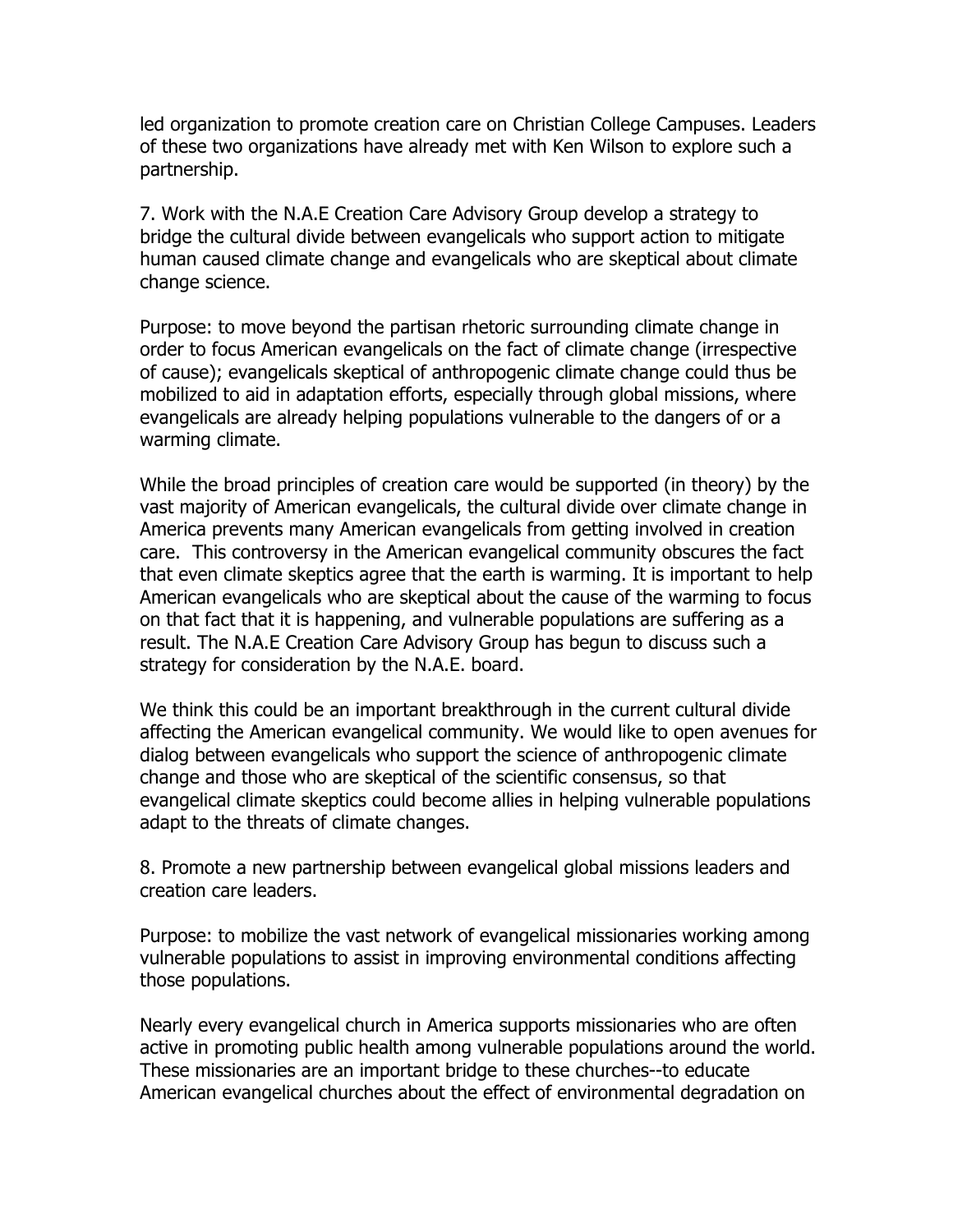the populations they work with, and to demonstrate the power of the American evangelical church to help these populations.<sup>7</sup>

In all of the initiatives of this plan, the voice and cooperation of American evangelicals involved in global missions is needed and should be actively solicited.

9. Integrate evangelical concern for creation care with the much broader movement of growing evangelical concern for other justice issues.

In recent years, American evangelicals have been rediscovering the gospel imperative to promote justice on earth, as it is in heaven. American evangelicals are already a voice for the sacredness of human life, and are becoming a more active voice in addressing abject poverty in Africa and around the world, seeking to abolish human trafficking and nuclear weapons, promoting education and equal rights for women globally, and other concerns. While advocacy for these concerns has often been promoted issue by issue, the injustices involved are powerfully interconnected.

Recently, Tri Robinson, a co-author of this plan, helped to lead a RE: FORM conference of evangelical pastors and activists addressing several of these issues as symptoms of a world in crisis. All the initiatives of this plan should assist in the framing of creation care under the broader umbrella of the biblical imperative to do justice, love mercy, and walk humbly with God.

### **IV. CRITICAL FIRST STEPS TO LAUNCH IMPLEMENTATION OF THE PLAN**

1. Meet with funders at the Windsor Castle in November who are interested in supporting the initiatives in this plan to discuss funding strategies.

2. Continue to review the initiatives of this plan with the N.A.E. Creation Care Advisory Group to coordinate implementation support among the environmental organizations involved in the group and to recommend specific initiatives to the N.A.E board for N.A.E. support.

3. Identify and empower a plan coordinator and/or team of evangelical creation care leaders to shepherd the plans promotion and implementation.

# **V. CONCLUSION: THE LOVE OF CHRIST COMPELS US**

The matasary of the missions director for the Great Lakes Region of Vineyard USA, Ross Naylor-Tatterson, has been leading a church planting movement in Indonesia, which has assisted in reforesting and the planting of rubber trees to help the local economy. Pastor Naylor-Tatterson has agreed to advocate for including environmental care in the missions strategy of the national missions task force on which he serves.